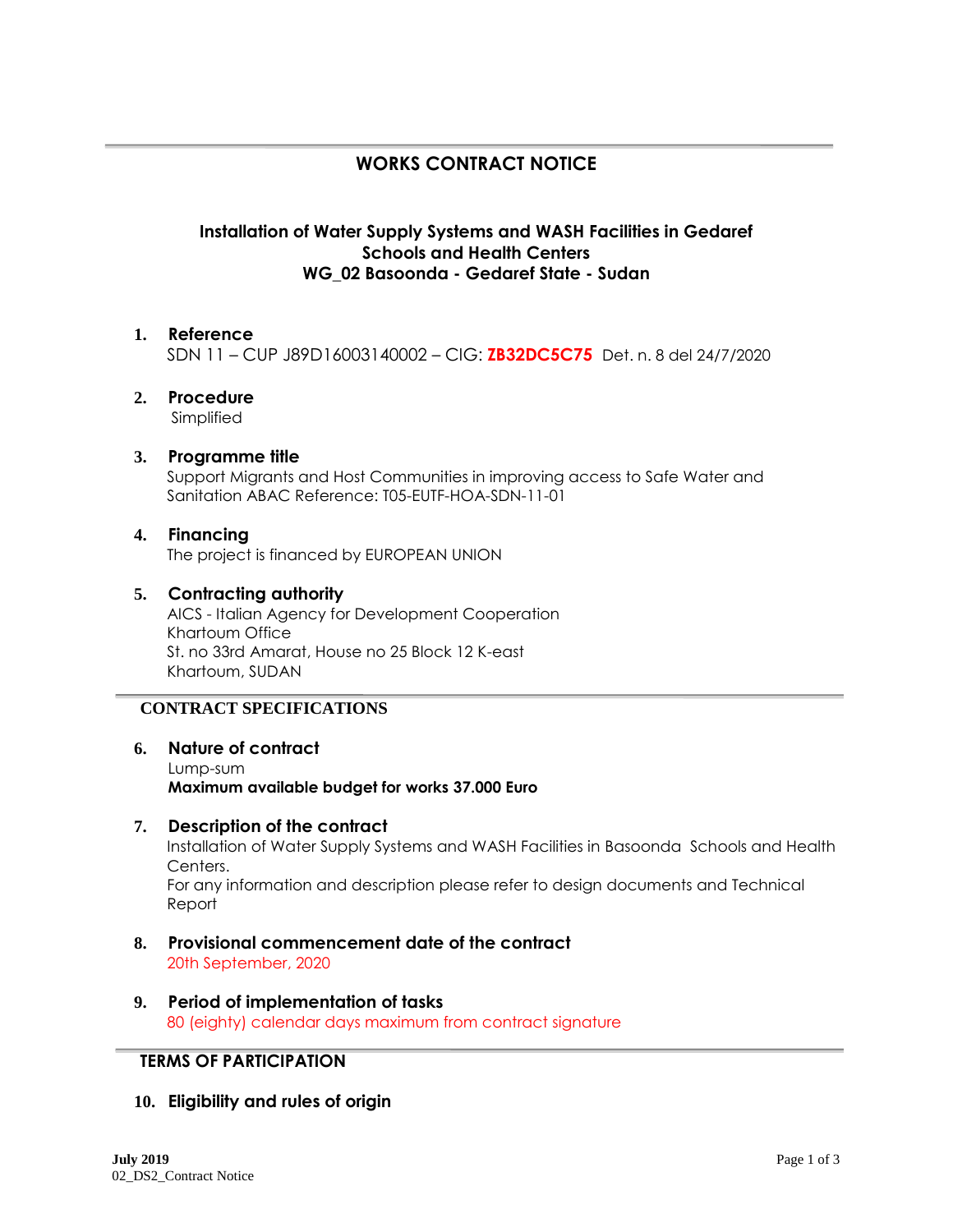Participation in this tender procedure is open only to the invited tenderers.

#### **11. Subcontracting**

Subcontracting is allowed.

### **12. Grounds for exclusion**

Natural persons, companies or undertakings falling into a situation set out in Section 2.6.10.1.1. ('exclusion from participation in procurement procedures') and Section 2.6.10.1.2. ('rejection from a given procedure') of the practical guide, are not entitled to participate in this tender procedure or be awarded a contract. Should they do so, their tender will be considered unsuitable or irregular respectively. Tenderers must provide declarations to the effect that they are not in any of the exclusion situations listed in Section 2.6.10.1. of the practical guide. The declarations must cover all the members of a joint venture/consortium. Tenderers guilty of making false declarations may also incur financial penalties up to 10% of the value of the contract and exclusion in accordance with the Financial Regulation in force.

Those exclusion situations apply to all members of a joint venture/consortium, all subcontractors and all suppliers to tenderers, as well as to all entities upon whose capacity the tenderer relies for the selection criteria.

Tenderers included in the lists of EU restrictive measures (see Section 2.4. of the PRAG) at the moment of the award decision cannot be awarded the contract.

#### **13. Number of tenders**

Tenderers may submit only one tender. Tenders for parts of the works will not be considered. Tenderers may not submit a tender for a variant solution in addition to their tender for the works required in the tender dossier.

## **SELECTION AND AWARD CRITERIA**

#### **14. Selection criteria**

In order to be eligible for the award of the contract, tenderers must provide evidence that they meet the selection criteria. If a tender is submitted by a consortium, unless specified, the selection criteria will be applied to the consortium as a whole.

The selection criteria for each tenderer are Economic and Financial Capacity and Technical and Professional Capacity.

#### *14.a Economic and financial capacity of candidate:*

**the average annual turnover of the tenderer in the past 3 years must be at least equivalent to € 74.000,00 which is the double of the maximum budget estimated for the works.** Enterprises that have been established for less than 3 (three) years may prove their economic and financial standing with any document which the Contracting Authority may deem appropriate. The Contracting Authority reserves the right to ask for the official financial statement document.

#### *14.b Technical and professional capacity of candidate:*

**Tenderers should have performed in the 3 years preceding the date of the tender at least n. 1 construction project of the same amount and complexity as the works concerned** The Contracting Authority reserves the right to ask for copies of certificates of final acceptance signed by the